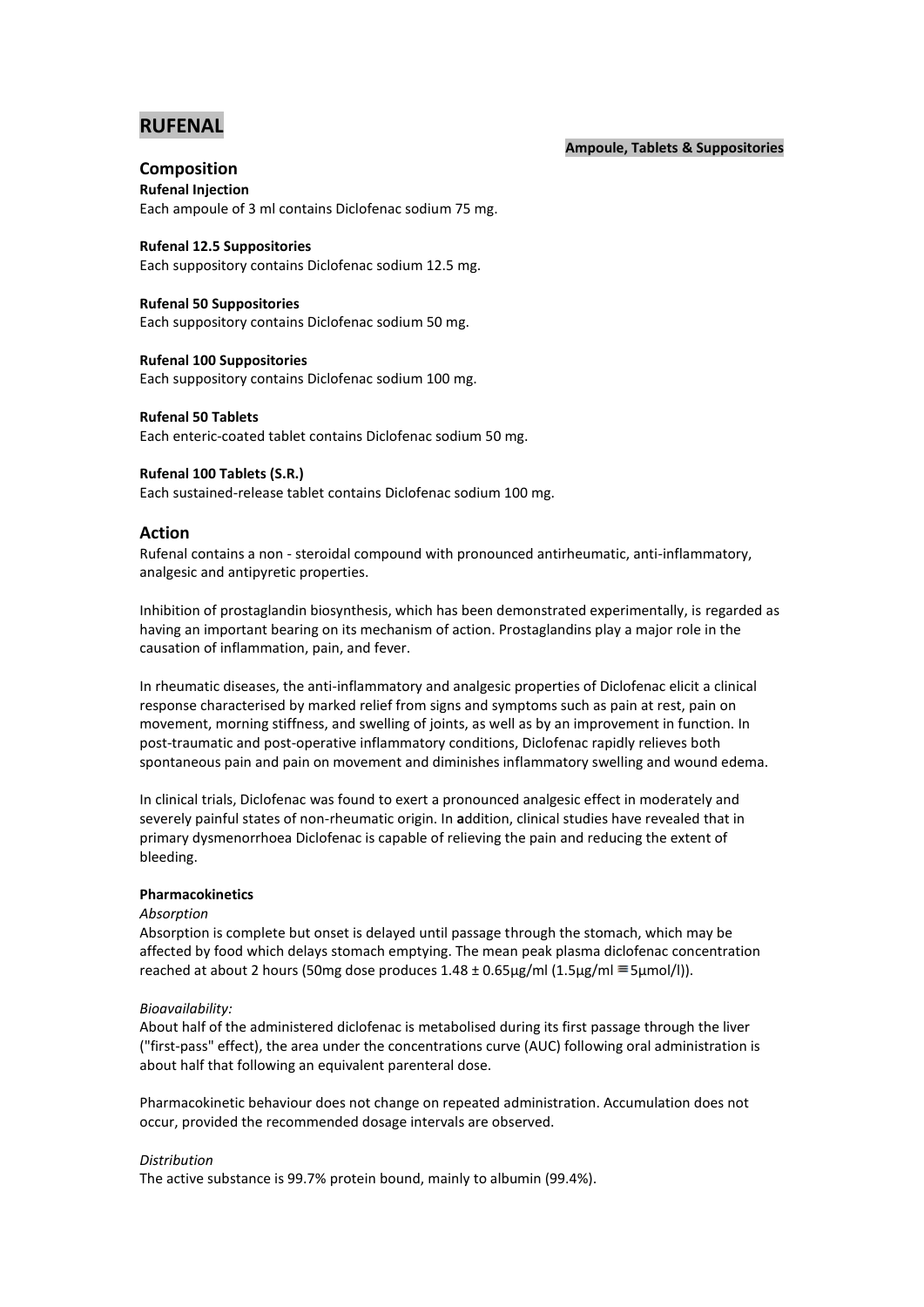Diclofenac enters the synovial fluid, where maximum concentrations are measured 2-4 hours after the peak plasma values have been attained. The apparent half-life for elimination from the synovial fluid is 3-6 hours. Two hours after reaching the peak plasma values, concentrations of the active substance are already higher in the synovial fluid than they are in the plasma and remain higher for up to 12 hours.

Diclofenac was detected in a low concentration (100 ng/mL) in breast milk in one nursing mother. The estimated amount ingested by an infant consuming breast milk is equivalent to a 0.03 mg/kg/day dose (see section 4.6 Pregnancy and lactation).

## *Metabolism*

Biotransformation of diclofenac takes place partly by glucuronidation of the intact molecule, but mainly by single and multiple hydroxylation and methoxylation, resulting in several phenolic metabolites, most of which are converted to glucuronide conjugates. Two phenolic metabolites are biologically active, but to a much lesser extent than diclofenac.

## *Elimination*

The total systemic clearance of diclofenac in plasma is  $263 \pm 56$  mL/min (mean value  $\pm$  SD). The terminal half-life in plasma is 1-2 hours. Four of the metabolites, including the two active ones, also have short plasma half-lives of 1-3 hours.

About 60% of the administered dose is excreted in the urine in the form of the glucuronide conjugate of the intact molecule and as metabolites, most of which are also converted to glucuronide conjugates. Less than 1% is excreted as unchanged substance. The rest of the dose is eliminated as metabolites through the bile in the faeces.

# **Indications**

- Inflammatory and degenerative forms of rheumatism: rheumatoid arthritis; juvenile rheumatoid arthritis; ankylosing spondylitis; osteoarthrosis; and spondylarthritis.
- Painful syndromes of the vertebral column.
- Non-articular rheumatism.
- Acute attacks of gout.
- Painful post-traumatic and post-operative inflammation and swelling, e.g. following dental or orthopaedic surgery.
- Painful and/or inflammatory conditions in gynaecology, e.g. primary dysmenorrhoea or adnexitis.
- As an adjuvant in severe painful inflammatory infections of the ear, nose, or throat, e.g. pharyngotonsillitis, otitis. In keeping with general therapeutic principles, the underlying disease should be treated with basic therapy, as appropriate.
- Fever alone is not an indication.
- Renal colic and biliary colic.

# **Contraindications**

- Peptic ulcer.
- Hypersensitivity to the active substance.
- Like other non-steroidal anti-inflammatory agents, Diclofenac is also contra-indicated in patients in whom attacks of asthma, urticaria, or acute rhinitis are precipitated by acetylsalicylic acid or by other drugs with prostaglandin-synthetase inhibiting activity.
- Suppositories: proctitis.

# **Warnings and Precautions**

Strict accuracy of diagnosis and close medical surveillance are imperative in patients with symptoms indicative of a gastro-intestinal disorder, with a case history suggestive of gastrointestinal ulceration, with ulcerative colitis or with Crohn's disease, as well as in patients suffering from severe impairment of hepatic function.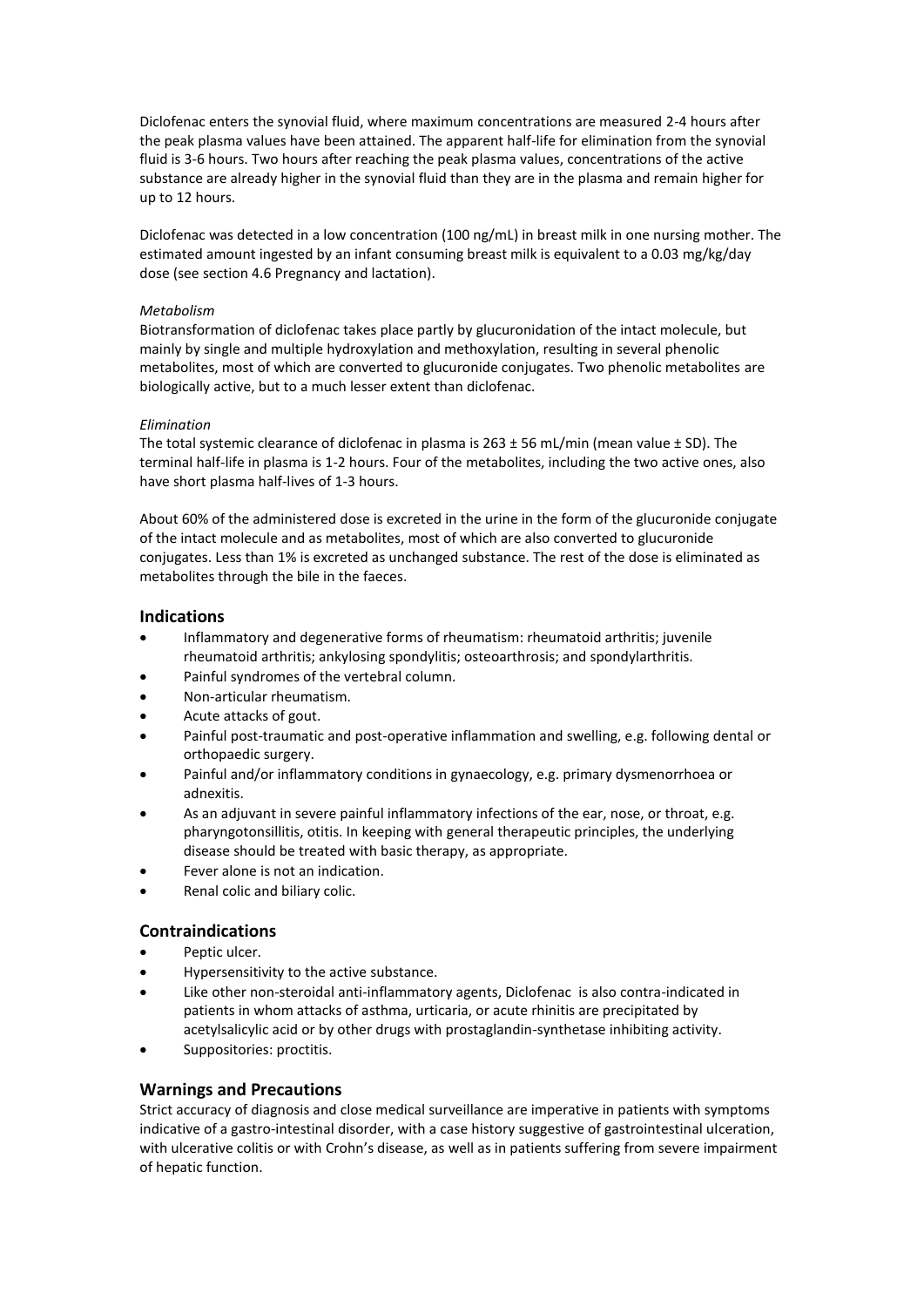Owing to the importance of prostaglandins for maintaining renal blood flow, particular caution is needed when using Diclofenac in cases of impaired cardiac or renal function, in patients being treated with diuretics, and in those recovering from major surgical operations.

In the rare instances where peptic ulceration or gastro-intestinal bleeding occurs in patients receiving the medication, the drug should be withdrawn. In patients of advanced age, caution is indicated on basic medical grounds.

During prolonged treatment with Diclofenac, as with other highly active non-steroidal antiinflammatory agents, blood counts and monitoring of hepatic and renal function are indicated as precautionary measures.

## **Pregnancy**

## *Category B (1 st and 2nd trimesters)*

Animal reproduction studies have failed to demonstrate a risk to the fetus and there are no adequate and well-controlled studies in pregnant women.

#### *Category D (If used in 3rd trimester)*

There is positive evidence of human fetal risk based on adverse reaction data from investigational or marketing experience or studies in humans, but potential benefits may warrant use of the drug in pregnant women despite potential risks.

#### **Nursing Mothers**

Following oral doses of 50 mg administered every 8 hours, the active substance passes into the breast milk, but in quantities so small that no undesirable effects on the infant are to be expected.

## **Adverse Reactions**

## **Gastro-intestinal tract**

*Occasional:* epigastric pain, other gastro-intestinal disorders (e.g. nausea, vomiting, diarrhoea); local irritation (only with suppositories).

*Rare:* gastro-intestinal bleeding, peptic ulcer.

*In isolated cases:* peptic ulcer with perforation, lower gut disorders (e.g. non-specific haemorrhagic colitis and exacerbation of ulcerative colitis).

Exacerbation of haemorrhoids (only with suppositories).

### **Central nervous system**

*Occasional:* headache, dizziness, or vertigo *Rare:* drowsiness. *In isolated cases:* disturbances of sensation or vision (blurred vision, diplopia), tinnitus, insomnia, irritability, convulsions.

#### **Skin**

*Occasional:* rashes or skin eruptions. *Rare:* urticaria. *In isolated cases:* bullous eruptions, eczema, erythema multiforme, Stevens-Johnson syndrome, Lyell's syndrome, loss of hair, photosensitivity reaction.

#### **Kidney**

*In isolated cases:* acute renal insufficiency, urinary abnormalities (e.g. haematuria),interstitial nephritis, nephrotic syndrome.

#### **Liver**

*Rare:* liver function disorders including hepatitis with or without jaundice, in isolated cases fulminant.

#### **Blood**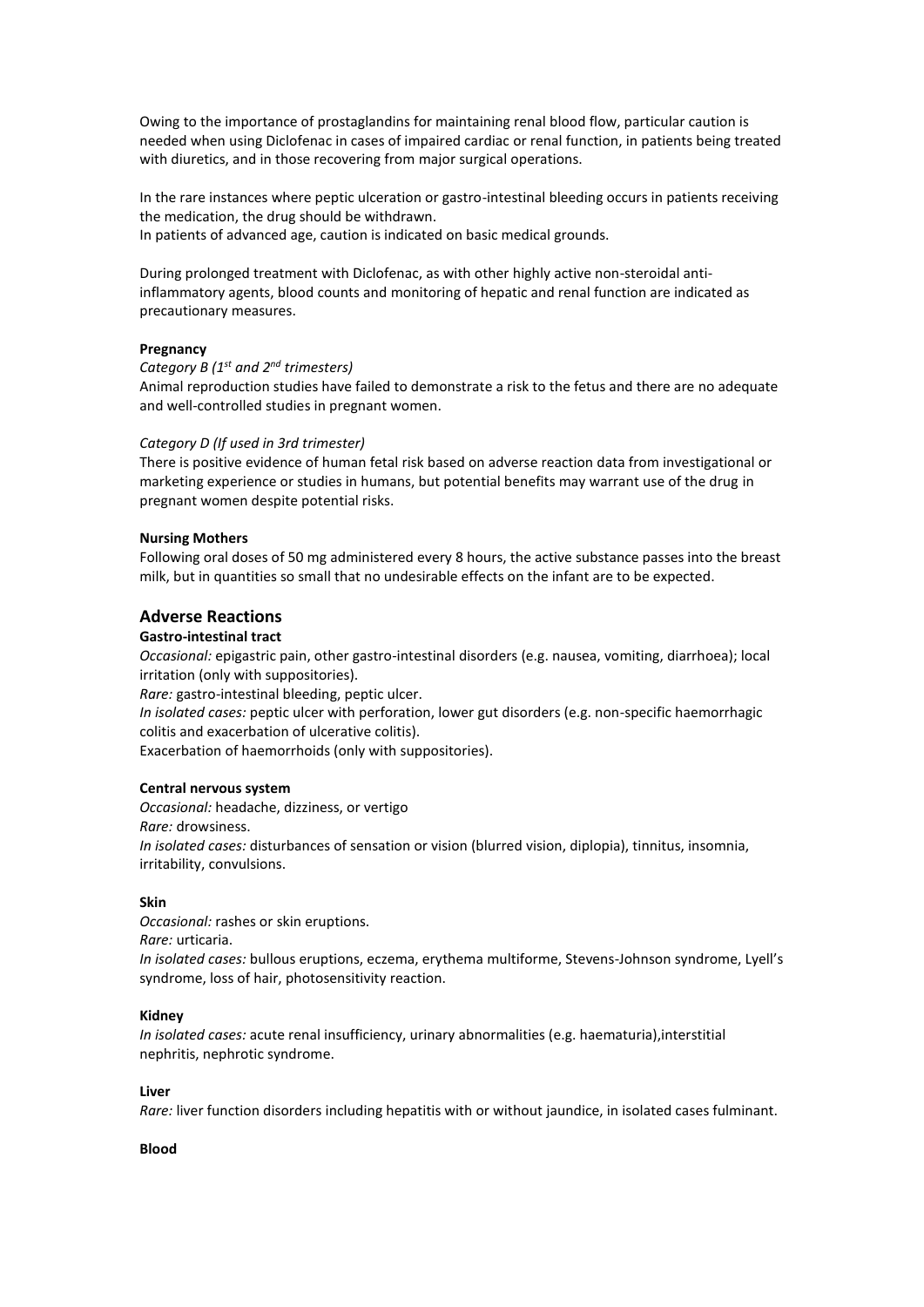*In isolated cases:* thrombocytopenia, leukopenia, agranulocytosis, haemolytic anaemia, aplastic anemia.

#### **Other organ systems**

*Rare:* edema, hypersensitivity reactions (e.g. bronchospasm, anaphylactic/anaphylactoid systemic reactions including hypotension).

## **Drug Interactions**

#### *Diclofenac/ Aspirin*

Diclofenac has been reported to depress salicylate levels; the clinical relevance of this is not yet clear.

#### *Diclofenac/ Coumarin Anticoagulants/Oral Hypoglycemics*

Pharmacodynamic studies have shown no potentiation of anticoagulant or oral hypoglycemic drugs by Diclofenac. Nevertheless, since other NSAID's do cause such a potentiation, caution should be exercised.

#### *Diclofenac/ Methotrexate*

The possibility of fatal interaction between Diclofenac and methotrexate may exist.

#### *Diclofenac/ Lithium*

Diclofenac has increased steady-state plasma levels of lithium. Therefore, lithium levels should be monitored when initiating, adjusting and discontinuing Diclofenac.

#### *Diclofenac/ Digoxin*

Diclofenac has increased steady-state plasma levels of digoxin. Therefore, digoxin levels should be monitored when initiating, adjusting and discontinuing Diclofenac.

#### *NSAID's/ Probenecid*

Probenecid may increase the plasma levels of some NSAID's. The possibility of a drug interaction with Diclofenac exists.

#### *Diclofenac/ Diuretics*

Diclofenac is liable to inhibit the activity of diuretics of the furosemide type and to potentiate the effect of potassium-sparing diuretics, thus making it necessary to monitor the serum potassium levels.

#### **Diagnostic Interference**

Diclofenac may cause abnormal liver function tests.

## **Dosage and Administration**

### **Adults**

*Tablets and suppositories* As a rule, the initial daily dosage is 100-150 mg in milder cases, as well as for long-term therapy, 75-100 mg daily is usually sufficient.

The daily dosage should generally be prescribed in 2-3 fractional doses. To suppress nocturnal pain and morning stiffness, treatment with tablets during the day can be supplemented by the administration of a suppository at bedtime (up to a maximum daily dose of 150 mg).

In primary dysmenorrhoea the daily dosage, which should be individually adapted, is generally 50-150 mg. Initially a dose of 50-100 mg should be given and, if necessary, raised in the course of several menstrual cycles up to a maximum of 200 mg/day. Treatment should be started upon symptomatology, continued for a few days.

Where the symptoms are most pronounced during the night or in the morning, Rufenal S.R. tablets should preferably be taken as 1 tablet daily in the evening, combined if necessary with other forms of Rufenal during the day up to a maximum daily dosage of 150 mg.